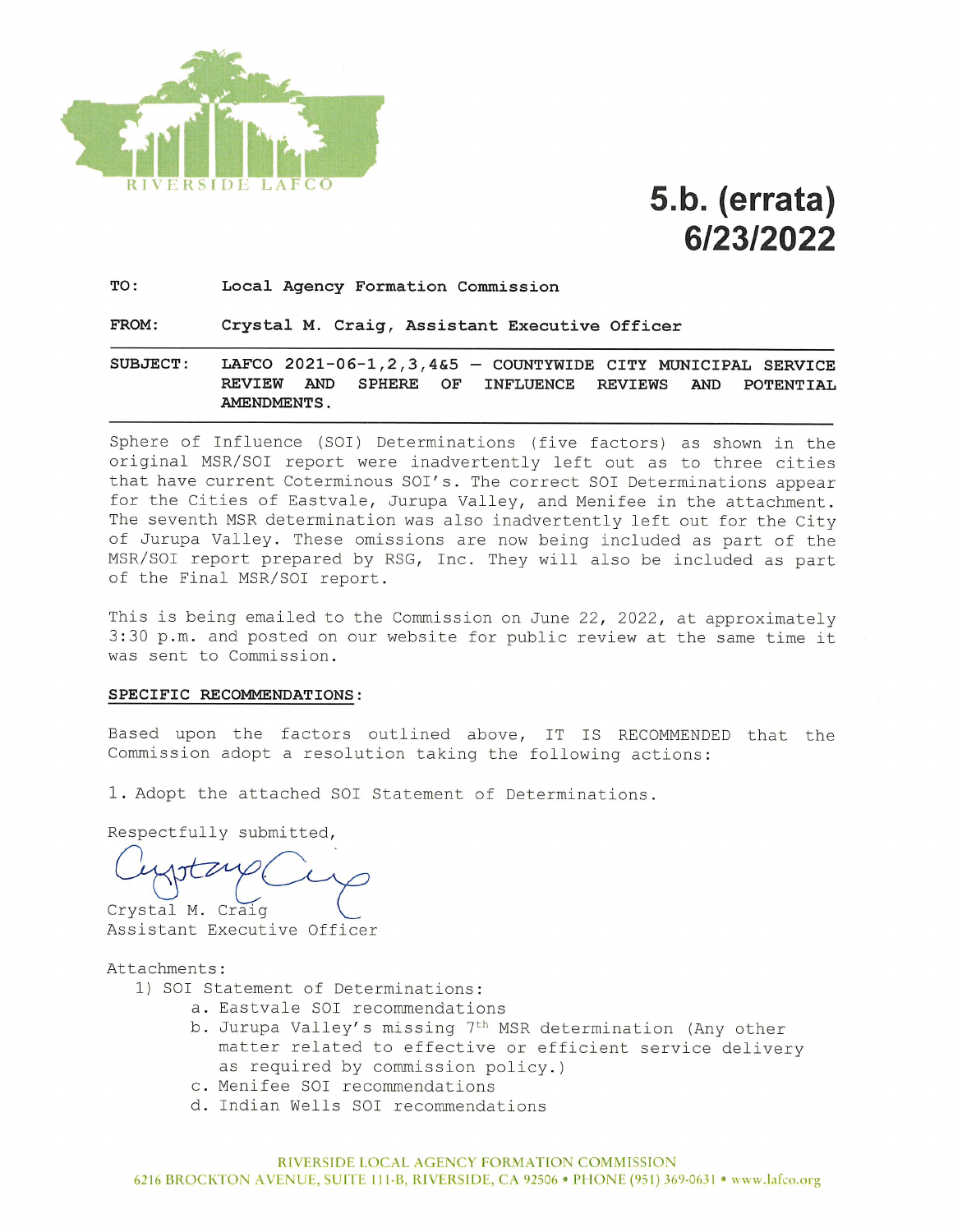## **7. Any Other Matter Related to Effective or Efficient Service Delivery as Required by Commission Policy.**

The City did not identify any other matters related to effective or efficient service delivery as required by Commission Policy.

#### **SOI RECOMMENDATIONS**

RSG does not recommend any SOI changes for Eastvale. Presently the City's SOI is coterminous with its corporate boundary.

#### **1. Present and Planned Land Uses**

Most of the Eastvale SOI is fully developed. City staff indicated that changes to existing land uses will be as a result of future redevelopment, infill development, or improvements to underutilized sites.

#### **2. Present and Probable Need for Public Facilities and Services**

City staff did not identify any present or probable need for public facilities or services.

#### **3. Present Capacity of Public Facilities**

City staff did not identify any deficiencies related to present capacity of public facilities in the Eastvale SOI.

### **4. Social or Economic Communities of Interest**

City staff did not identify any social or economic communities of interest in the Eastvale SOI.

**5. Disadvantaged Unincorporated Community Present and Planned Need for Public Facilities**

Eastvale's coterminous SOI does not contain any DUCs

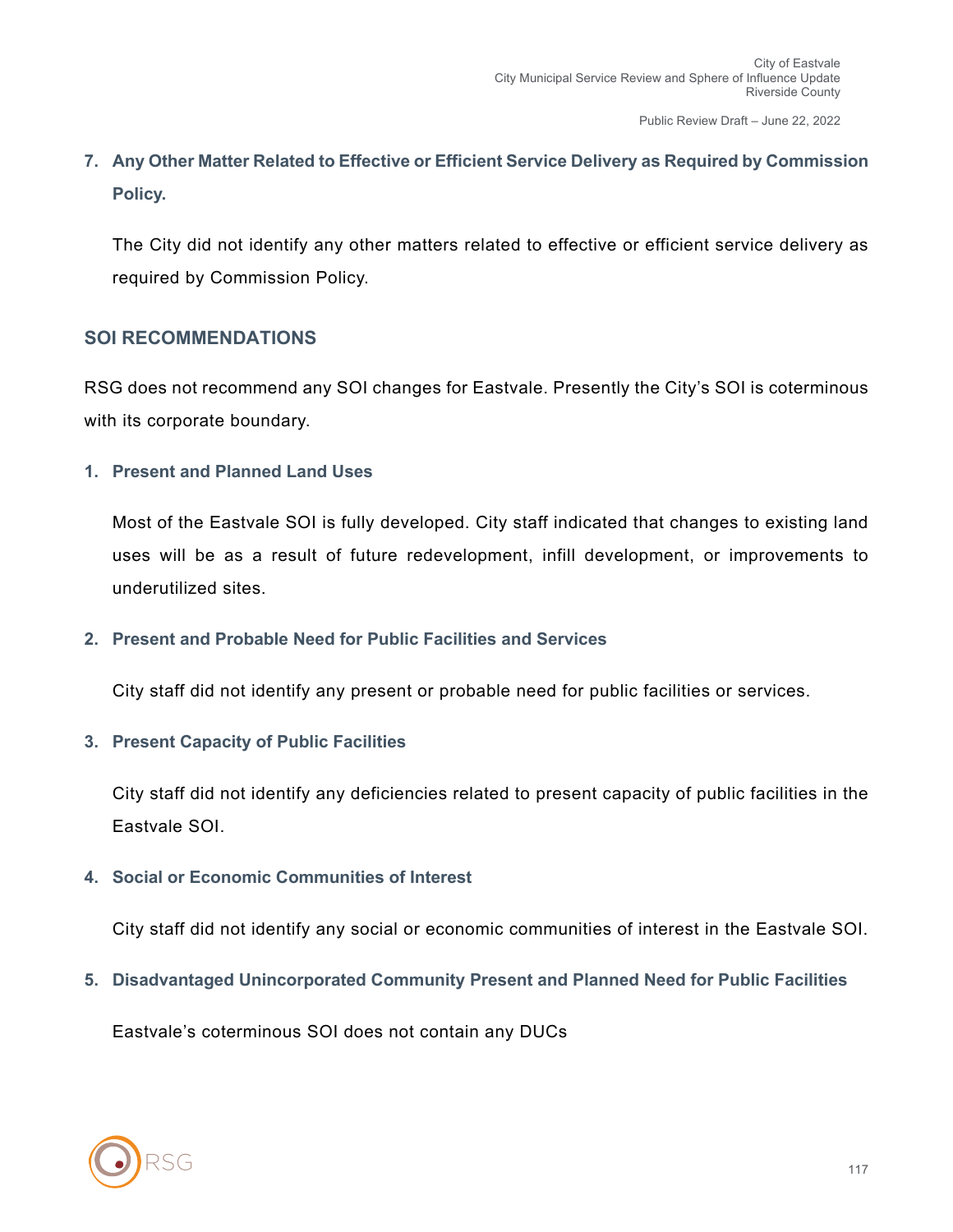instead opting to offer a 401K plan. While this benefits the City's long term fiscal outlook, City staff turnover may increase as personnel seek opportunities with better benefit packages in other communities.

#### **5. Opportunities for Shared Facilities**

The City is seeking to acquire a corporate yard and vehicle maintenance facility, which it would look to share with other districts that provide services in Jurupa Valley.

**6. Accountability for Community Service Needs**

The current City Council has made accountability and transparency a priority by increasing social media and website engagement.

**7. Any Other Matter Related to Effective or Efficient Service Delivery as Required by Commission Policy.**

The City did not identify any other matters related to effective or efficient service delivery as required by Commission Policy.

#### **SOI RECOMMENDATIONS**

The City's SOI is coterminous with its incorporated boundary. RSG does not recommend any changes to the Jurupa Valley SOI.

The Jurupa Valley corporate boundary and SOI are adjacent to several LAFCO-identified unincorporated pockets that are not within any city's SOI, including P17, P18, P19, P20, and P21, each representing a different noncontiguous portion of the Santa Ana Riverbed. Pockets P17, P18, P19, P20, and P21 are illustrated in Exhibit 9. Given the context of these unincorporated pockets, the challenges associated with providing services, maintaining law and order, and the past-expressed interest from the City of Riverside, RSG recommends that LAFCO designate these pockets to be added to the City of Riverside SOI for potential future annexation, as they are geographically more accessible to Riverside as further described below:

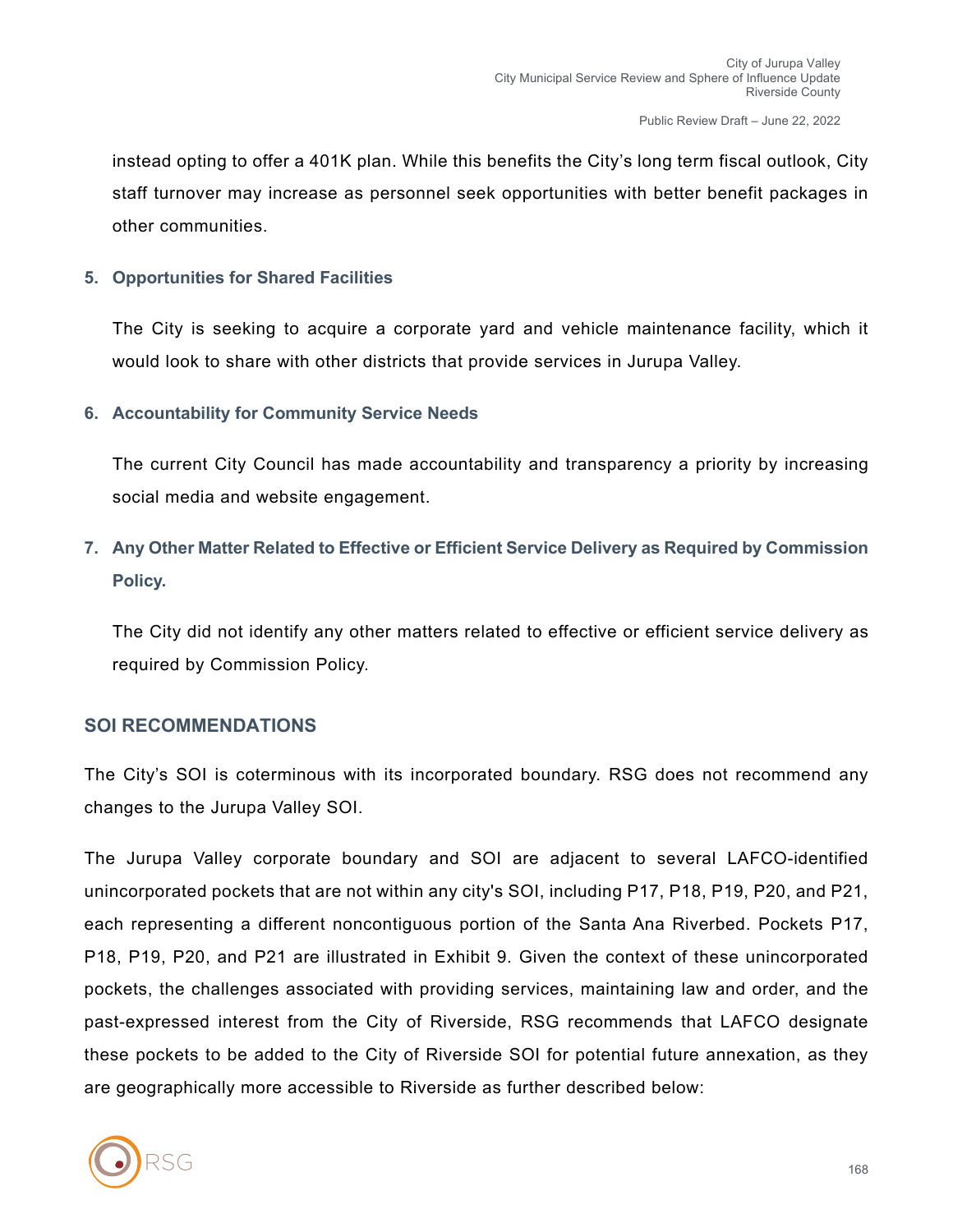- Pocket P17: This pocket is south of the Santa Ana Riverbed, meaning it is adjacent to and most readily accessible from the City of Riverside. Unless either community is providing services to this area, such as trail maintenance, law enforcement, or fire protection, we recommend that this area be added to the City of Riverside SOI.
- Pocket P18: This pocket is south of the Santa Ana Riverbed, and appears to be adjacent to and most readily accessible from the City of Riverside. The Santa Ana River Trail traverses this pocket on the south side, adjacent to the City of Riverside, of the Santa Ana Riverbed. As such, we recommend it be added to the City of Riverside SOI.
- Pockets P19 and P20: Pockets P19 and P20 are located on the south and north side of Mission Inn Avenue, respectively. Both pockets appear to be separated from Jurupa Valley by the Santa Ana Riverbed and most readily accessible from the City of Riverside. We recommend they be added to the City of Riverside SOI.
- Pocket P21: This pocket appears to be immediately north of Market Street and south of the Santa Ana Riverbed. The City of Riverside's portion of the Santa Ana River Trail traverses this pocket, so we recommend it be added to the City of Riverside SOI.

The recommendations outlined above will be reiterated in the section of this MSR addressing the City of Riverside SOI Recommendations.

#### **1. Present and Planned Land Uses**

The Jurupa Valley SOI contains proportionally higher concentrations of single-family housing and industrial land uses.

#### **2. Present and Probable Need for Public Facilities and Services**

City staff identified challenges associated with obtaining funding for bridge infrastructure.

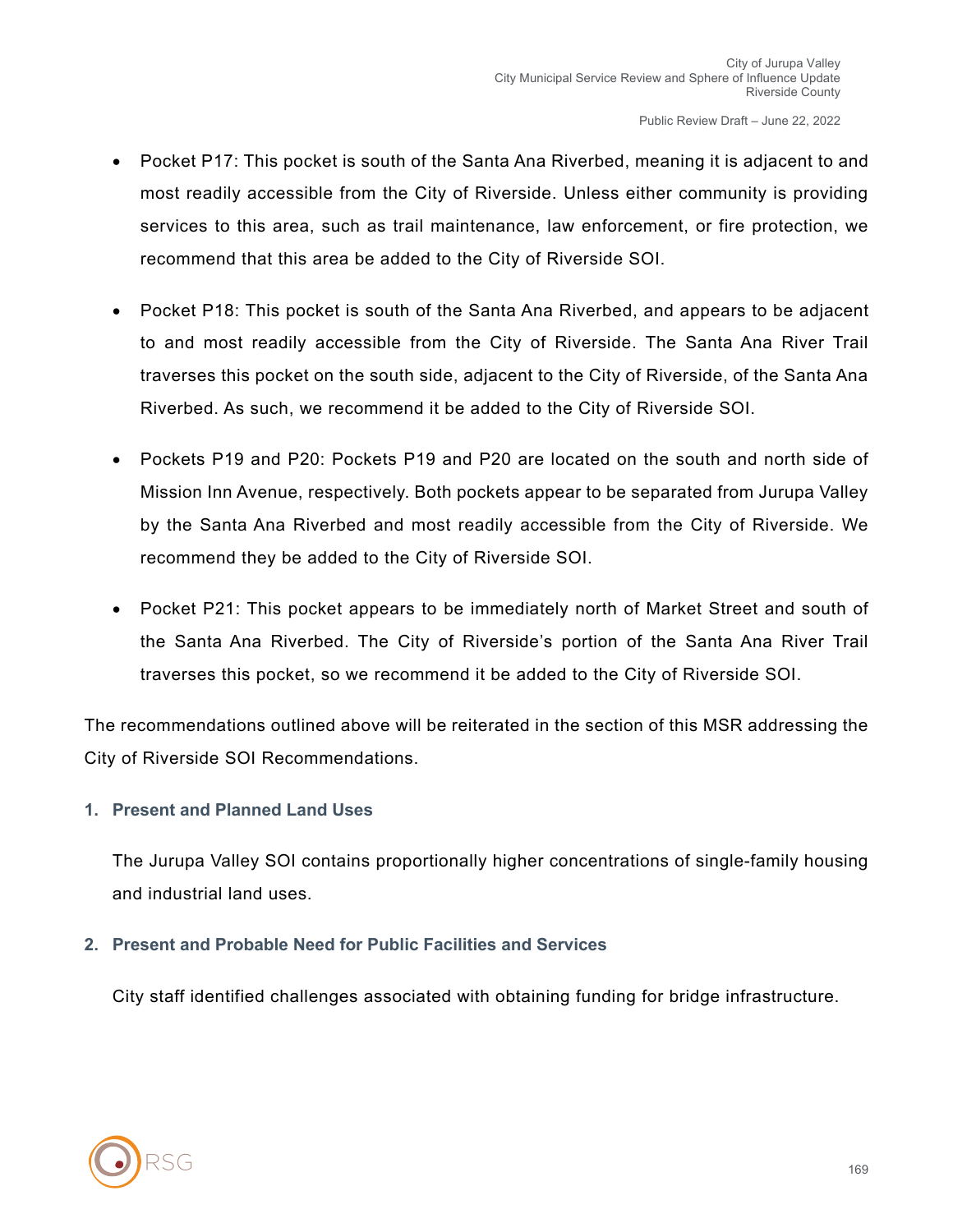#### **3. Present Capacity of Public Facilities**

City staff did not identify any deficiencies related to the present capacity of public facilities in the Jurupa Valley SOI.

**4. Social or Economic Communities of Interest**

City staff did not identify any social or economic communities of interest in the Jurupa Valley SOI.

**5. Disadvantaged Unincorporated Community Present and Planned Need for Facilities and Services**

The Jurupa Valley SOI does not contain any DUCs.

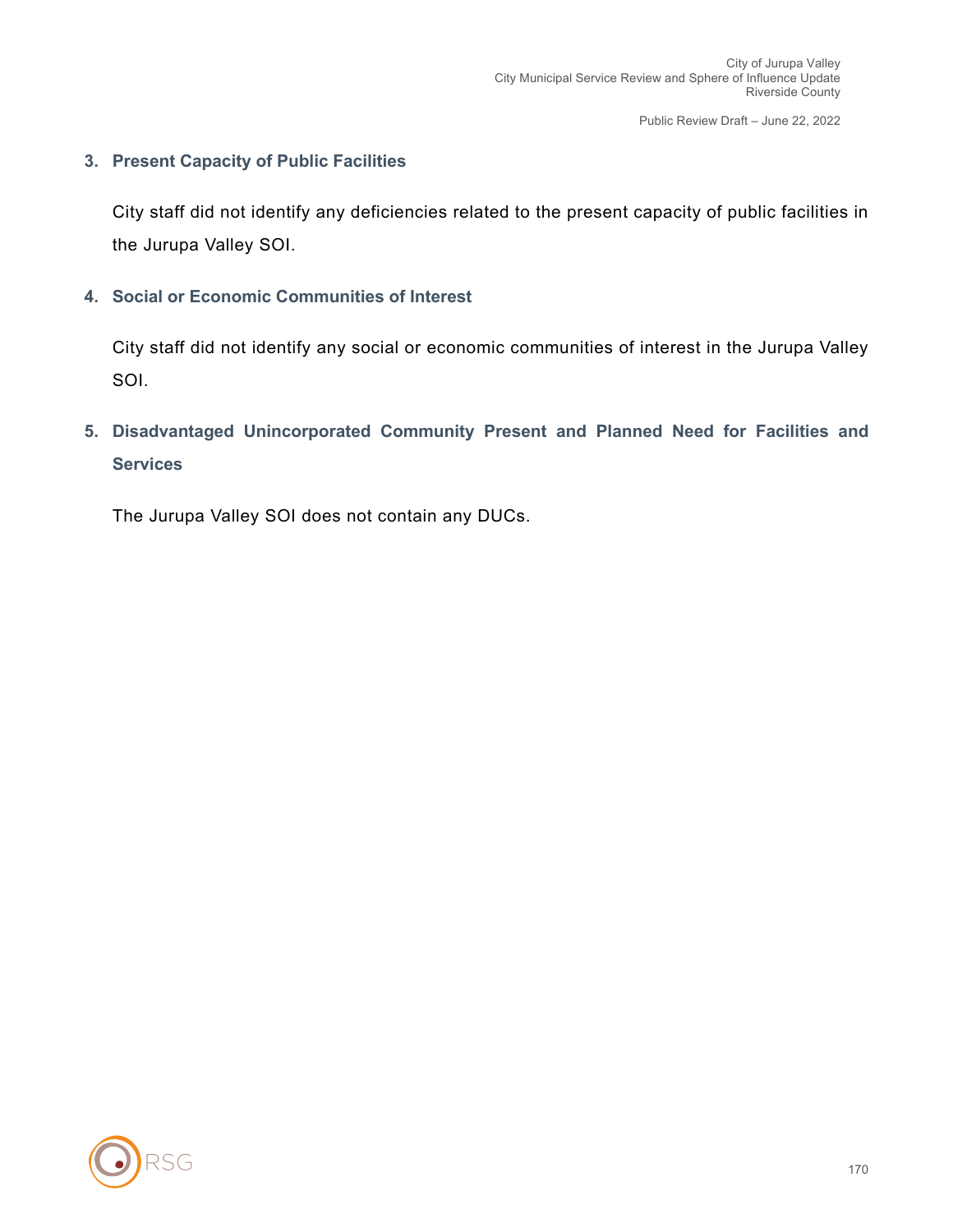#### **1. Present and Planned Land Uses**

Menifee's coterminous SOI includes proportionally higher concentrations of single-family housing and retail commercial uses, when compared to the Countywide distribution of land uses.

#### **2. Present and Probable Need for Public Facility and Services**

Because Menifee has grown rapidly in recent years and is projected to continue growing at an above-average rate through 2045, there may be shortfalls related to meeting demand for public facilities and services.

#### **3. Present Capacity of Public Facilities**

City staff did not identify any deficiencies with present capacity of public facilities located in the SOI.

#### **4. Social or Economic Communities of Interest**

City staff did not identify any social or economic communities of interest within the SOI.

**5. Disadvantaged Unincorporated Community Present and Planned Need for Facilities and Services**

Menifee's coterminous SOI does not contain any DUCs.